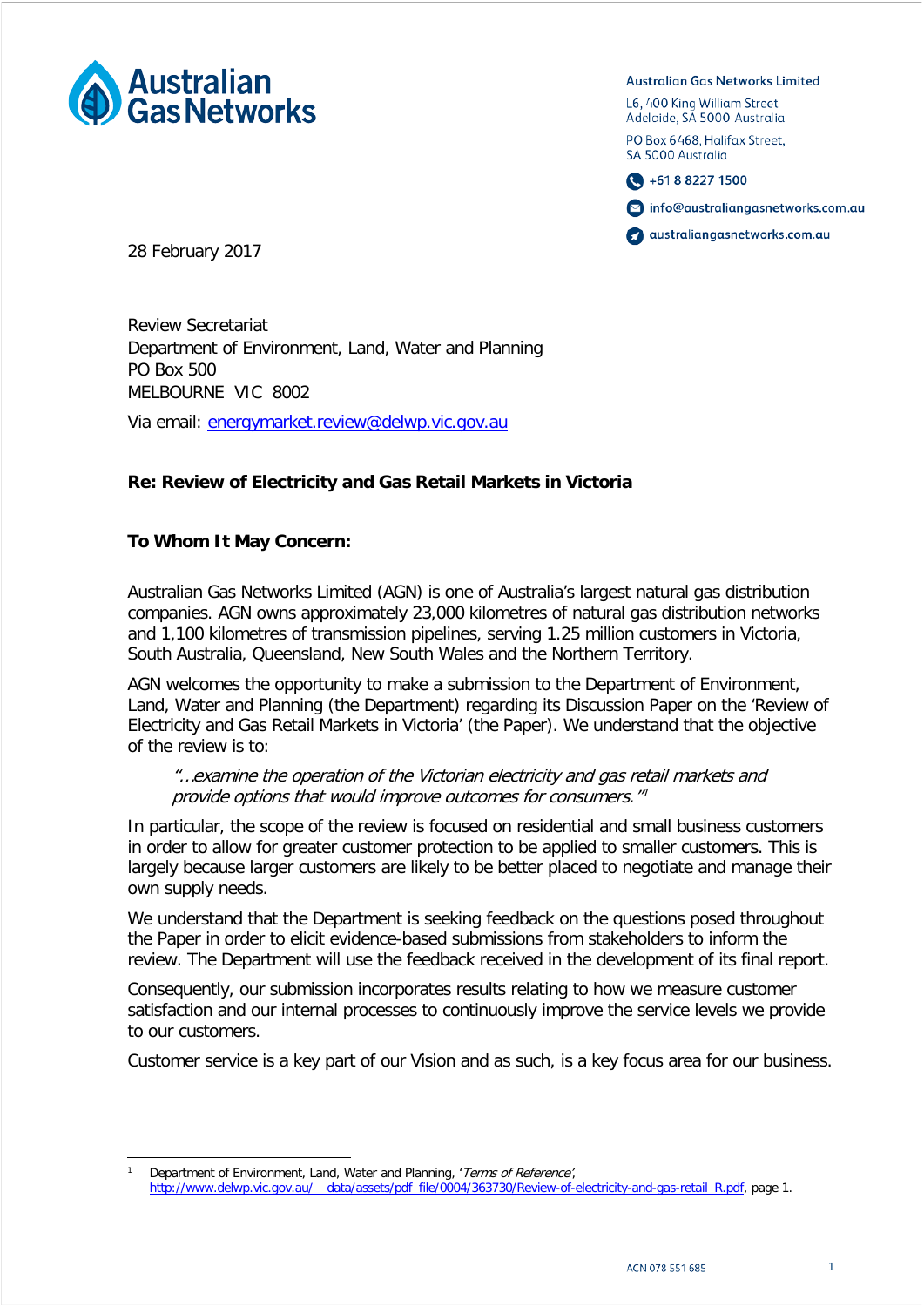

## Figure 1: AGN's Vision



In 2016, we commenced measuring our customer service performance by conducting a monthly survey across our three key touch points with customers (i.e. new connections, planned interruptions and unplanned interruptions). The results of these surveys are provided in Figure 2.



Figure 2: 2016 Customer Satisfaction Survey Results

Additionally, in 2017, we have set a customer service target as a corporate Key Performance Indicator (KPI) in order to continue to drive improvements in customer service across the business.

As we have explained earlier, we operate across multiple jurisdictions in Australia, with operations in South Australia and Queensland where the National Energy Customer Framework (NECF) applies.